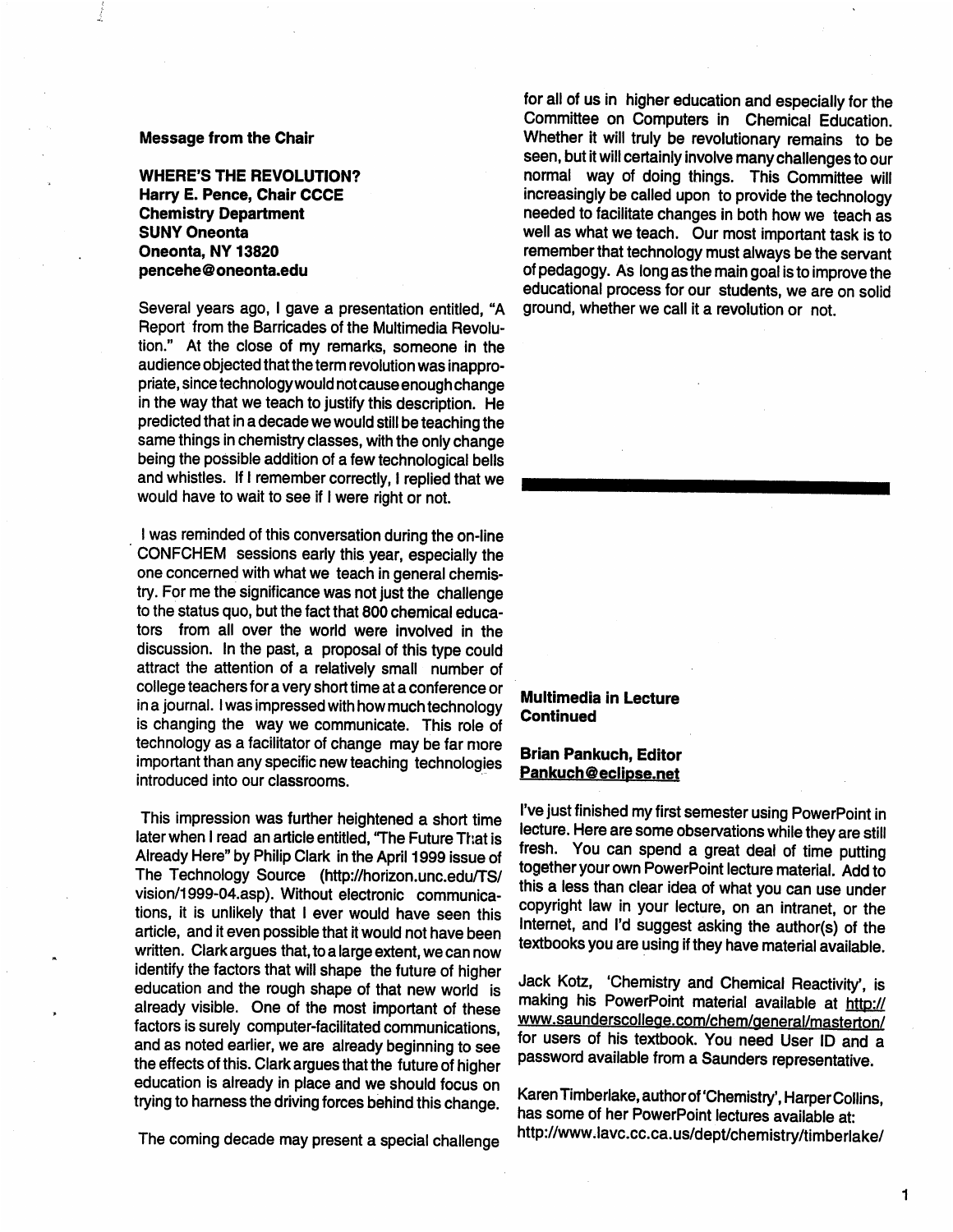## index.html

Just as we don't use textbooks verbatim I'm sure you will want to make changes even in excellent work such as these, and it will give you a really useful start. You'll want to customize it for your situation. A number of people suggested using a dark background, such as deep blue, with yellow-gold fonts. I experimented with some PowerPoint backgrounds, designs, and color ·schemes. Between those included with PowerPoint and the PowerPoint value pack there is a wide variety of choice.

You can strip out anything you don't like. Bring up one of the designs in PowerPoint and play with the entire screen, I stripped out the background shapes and put in some of my favorite molecular structures made in <sup>a</sup> ·drawing program. The structures are faint and don't seem to affect readability, a number of students commented positively on it. Once you get a design you are happy with go to View-> Slide-> Master and save your creation to be the default for your slides.

<sup>I</sup>used both a dark blue and a dark green for background: Jack Kolz uses lighter backgrounds and his looked great projected. He also tends to use a. lot of graphics and at least 32-36 font, colored boxes, and shadow effects. There are many ways to set up the title with text and graphics. Having a title box and a textbox on the master worked well with the font size and color set. It is quite easy to add additional textboxes and graphics, buttons, links to movies, programs, or the Internet.

Other admonitions are to use at least a 28 font, Arial seems to project very well with my system, but any plain font seems all right. You can use a lot 'animations' in PowerPoint. These are ways to have your text move onto the screen, some with sound. Many experienced users suggest not mixing too many fonts, 'animations,' and sound effects. Personally I like 'appear' and 'zoom in' with an occasional 'fly from the left' for special emphasis.' Looking over slides I have used this last semester the ones that appeal most visually are those with a 32 font and graphics. Another suggestion is not to put up too much text. This is gasier said than followed in practice since there are advantages to having <sup>a</sup> complete concept or problem available on one slide.

Graphics: A picture is still worth a lot of words, and is often a good take off point for discussion. Having the graphics supplied with the PowerPoint lecture material from a publisher without concern for copyright is helpful. JCE: Software has a number of CO's with graphic material including QuickTime movies available at http:/ /jchemed.chem.wisc.edu/, for use as additional material. Let us know if you find other sources.

<sup>I</sup>ran a simple questionnaire past my students about a month into the semester to get feedback about PowerPoint while I could still use it, and found that they generally like the PowerPoint format quite a bit. A few felt we were going too fast. Most of the remarks made to me in person about going too fast were from students who never made it to class on time, and then took another lengthy period to get their material out and start taking notes.

With a remote in one hand and a laser pointer in the other I find myself walking more among the students, and in particular spending more time near students who are doing poorly. It is interesting, many are just doodling, and gentle suggestions that it may be a good idea to copy down some of the material resulted in better performance. Some of my A students took virtually no notes, but were generally attentive and interactive.

In place of a screen the lectures were projected on the side wall. This allows me to have a large Periodic Table at the front and room to put up additional material on the board in response to student questions. A number of students commented they got more out of the problems done at the board than those laboriously done in PowerPoint. Since those done at the board were in response to specific student questions it is not surprising.

As mentioned last time I projected some examples where students answered multiple choice questions or parts of questions by holding up cards with a-d on them. This continual feedback on how the entire class is doing was helpful. It also keeps the daydreamers more involved.

1· used a number of QuickTime movies and Director animations,

http://www .eclipse.net/-pankuch/use\_animation.html (which I made myself). There are 2 ways I can call up Quick Time movies. One is to make a link from the slide by selecting a button or graphic on a slide, and command-k (on a Mac) then choosing the address of the movie. Clicking on this link allows you to open the movie in Simpletext where the movie plays fine, except you can't resize the movie or anything else. OK for me since <sup>I</sup>have software that allows me to enlarge the movie to my hearts content. Though this is a little tedious. An alternative is to link to MoviePiayer, which usually plays the QuickTime movies. In MoviePlayer you can resize the movies directly, loop endlessly, etc., but you have to use File in MoviePiayer to open your movie.

I decided I didn't want to be fumbling between many different electronic systems to show Quick Time movies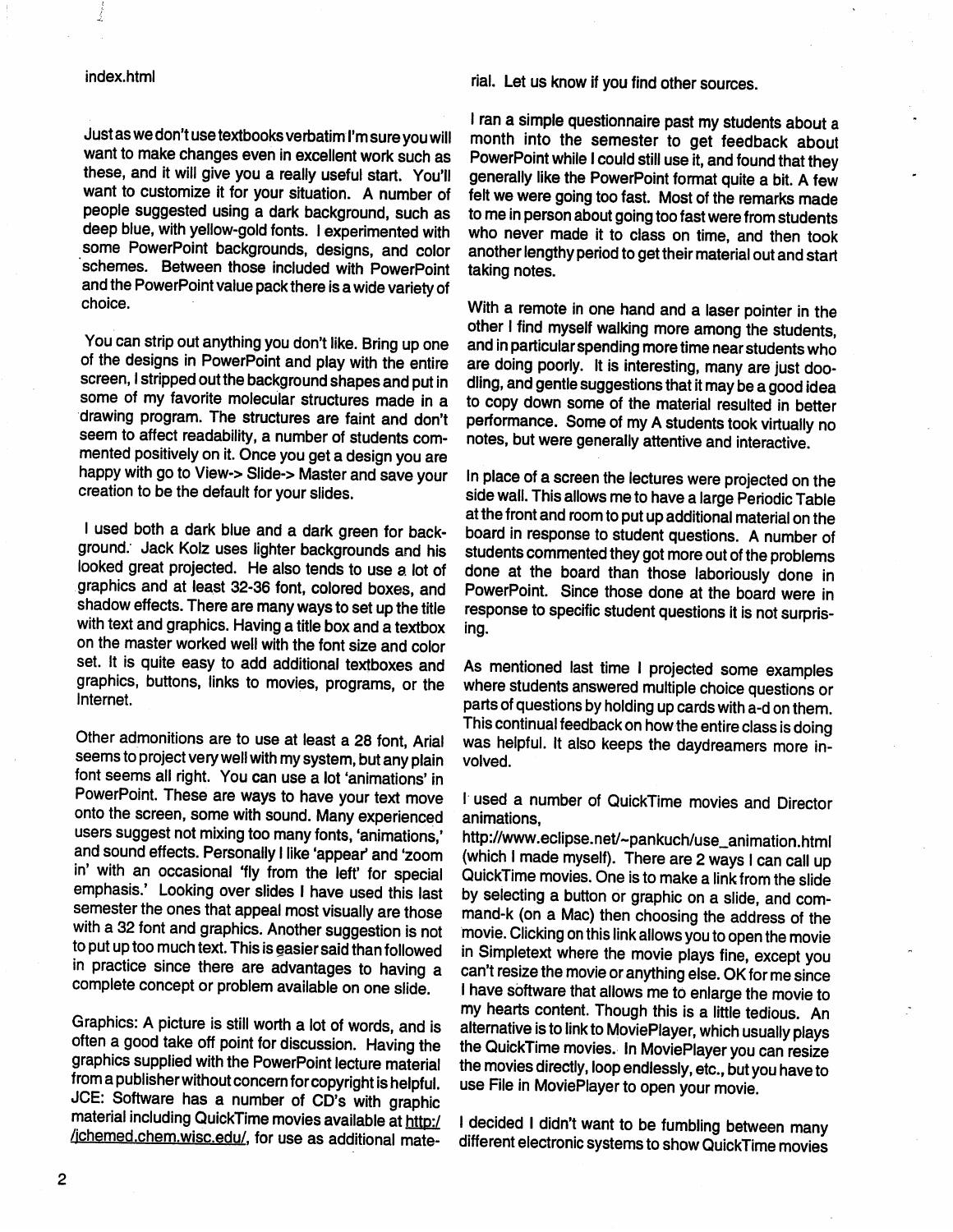and Director animations, simulations and programs. I wanted it as smooth as possible-click and connect. This means having everything I use on my PowerBook hard drive. At the moment my PowerPointfiles are about 400 MEG and growing. I can access anything with a few clicks. Drives 8-9 G are available with 36 G shortly available, and of course DVD is also available so you can have a lot of storage.

Showing a 30-60 second QuickTime movie once is not effective with my students. What seemed to work was putting a simulation up on loop letting students watch and discuss it with their study group. I asked the students to write up the important points they saw individually, collected them, and read a few anonymously, discussing with the class what was being missed. I then summarized the important points. I didn't announce it, but put up the same simulation for the next test. Students were asked for an explanation as an extra credit problem - virtually everyone did quite well.

This would cost a great deal of time to do with each QuickTime movie, perhaps doing it occasionally will develop some critical ability that carries over.

My decision has been to use my big desktop machine at home for all development work. Primarily because I have a 20" screen and the mouse is much faster than the touch pad at the moment. Only "finished" work is then transferred to the PowerBook. Unfortunately some links seem to be lost doing this unless I do a complete transfer of the whole 400M file. Clicking on links and having then fail in the middle of a lecture is not fun. A cable can be used to hook the PowerBook directly to the desktop computer it then acts like another hard drive and transfer of the entire 400M file is a couple of minutes.

When comparing different strategies I use, students at the end of the semester had the most positive remarks about having them solve problems at the board with their study groups (I also use the study groups on research projects). They were positive about PowerPoint, and linked animations. When asked for suggestions of what to tell students starting the course my interactive chemistry programs were at the top of the list.

Tests that had been given previously were used for comparison. No meaningful differences were obvious looking at grade distributions.

I did, however, have one lecture in which no one earned less than a C, which has not happened for over <sup>a</sup> decade. I'll be impressed if this happens often. For the moment it is a lot of time and energy, but bouncing out of bed early on Saturday and Sunday to enthusiastically try a new idea is great. Personally I'd recommend it

highly if you enjoy playing on computers and exercising some creativity, but I'd start with as much already done as possible from your publisher, and spend your extra energy on being creative for your individual students. Enjoy!

Adjusting molecular structures in PowerPoint:

If you take a structure built in a drawing program such as Chemlntosh 3.4.4 the structure may be somewhat different than you want. Or you may want to make a few changes in it without leaving PowerPoint. A handy way to make changes in PowerPoint is to take the structure, select it then choose ungroup



At the top of the figure is the molecular structure. The bottom of the figure is what it looks like after it has been selected and ungrouped. I have the icons for group and ungroup on my toolbar. For those with contextual menus (on a Mac) you can select any portion of the drawing holding control and a popup menu will give you access to group and ungroup.